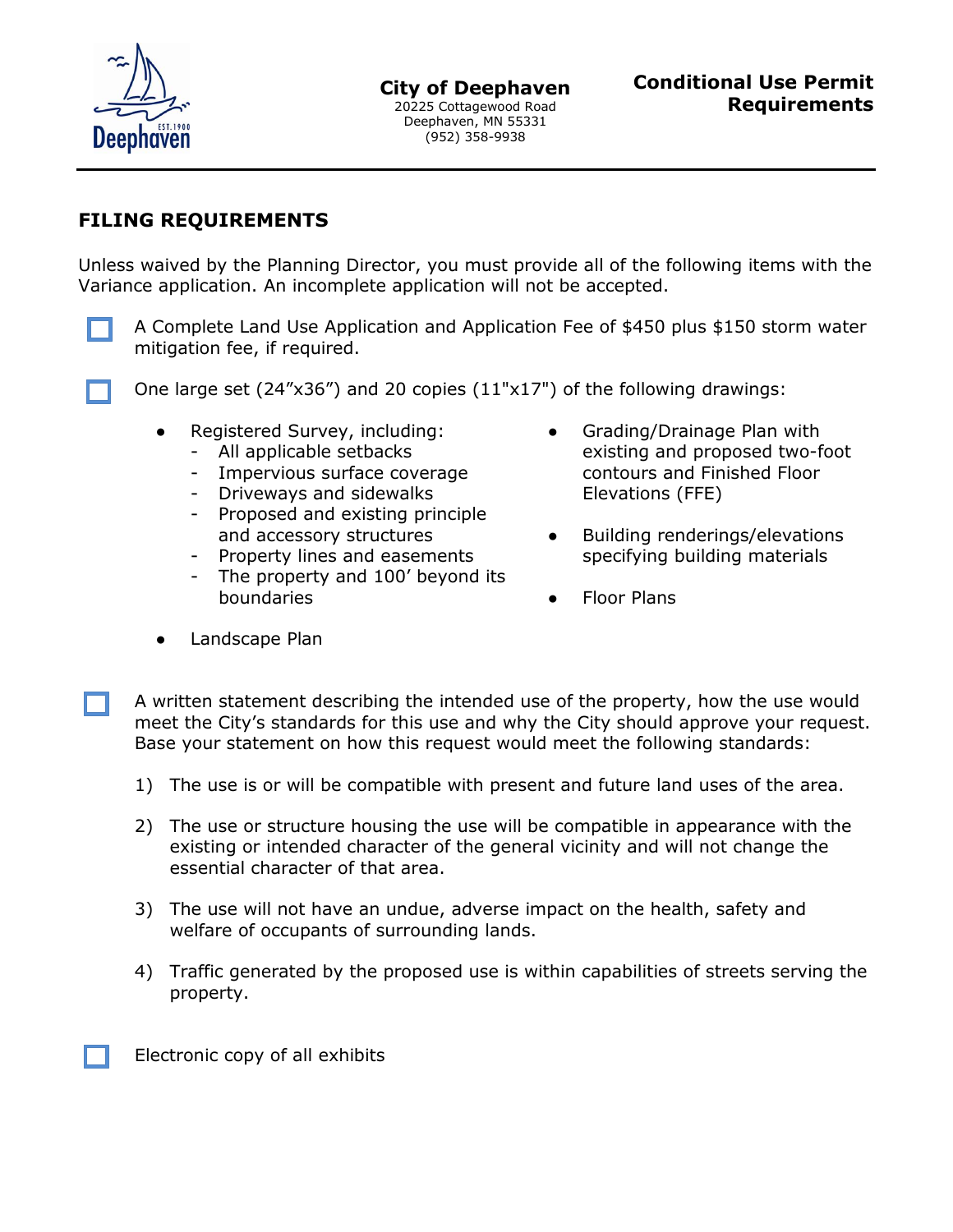# **PROCEDURE**

- 1. The developer and consultants shall meet with the City Planner to explain proposed project and to receive information from staff relative to the site, prior to commencing project design.
- 2. Consult with the City Planner to determine the ordinances and procedures that apply to your application. Request application packet from the City Planner.
- 3. The completed application and required development fees, along with all supporting documentation requested herein must be returned on or before the established submittal date (third Tuesday of the month). **Late and/or incomplete submittals will not be placed on the Planning Commission agenda.**
- 4. The City Planner will schedule a public hearing with the Planning Commission. Allow at least 30-60 days from the application date to the Planning Commission hearing. The City Planner will mail a notice to property owners within 350 feet of the property. If the property is located within the shoreland overlay district, staff will send the variance application to the Minnesota Department of Natural Resources at least ten (10) days prior to the Planning Commission meeting. The City Planner will prepare a staff report and recommendation. A copy of the staff report will be mailed to the applicant on the Thursday before the Planning Commission meeting.
- 6. *As the applicant, your presence is expected at the Planning Commission meeting.* The Planning Commission meets on the third Tuesday of each month. Depending on the Planning Commission recommendation, the proposal will either go on to the City Council or come back to the Planning Commission for further review.
- 7. Following Planning Commission approval, the proposal will be presented to the City Council. The City Council meets on the first and third Mondays of each month. Approval of the conditional use permit request requires 3/5 vote of the City Council.
- 8. If a request for a conditional use permit or modification of a conditional use permit receives approval by the City Council, the applicant shall record such with the Hennepin County Recorders Office. Documents necessary for filing will be provided by the City Planner. No building permits for the property in question shall be granted until such written proof of recording is furnished to the City.

## **NOTES**

- 1. Try to discuss your proposal with adjacent property owners before you submit a formal application. Any conflicts that you can resolve ahead of time will make it easier and faster for the City to process your application.
- 2. At its discretion, the City may require an outside consultant review the proposed application and provide written comment. Such consultants may include: attorney, engineer, city planner, landscape architect or forester. If the City requires such review and comment, the applicant must provide cash escrow to the City to cover the cost of the review. City staff will notify applicants that such review is require prior to hiring the consultant(s).
- 3. Submittal of an application grants the City permission to inspect and photograph the property (including Planning Commissioners and City Council members).